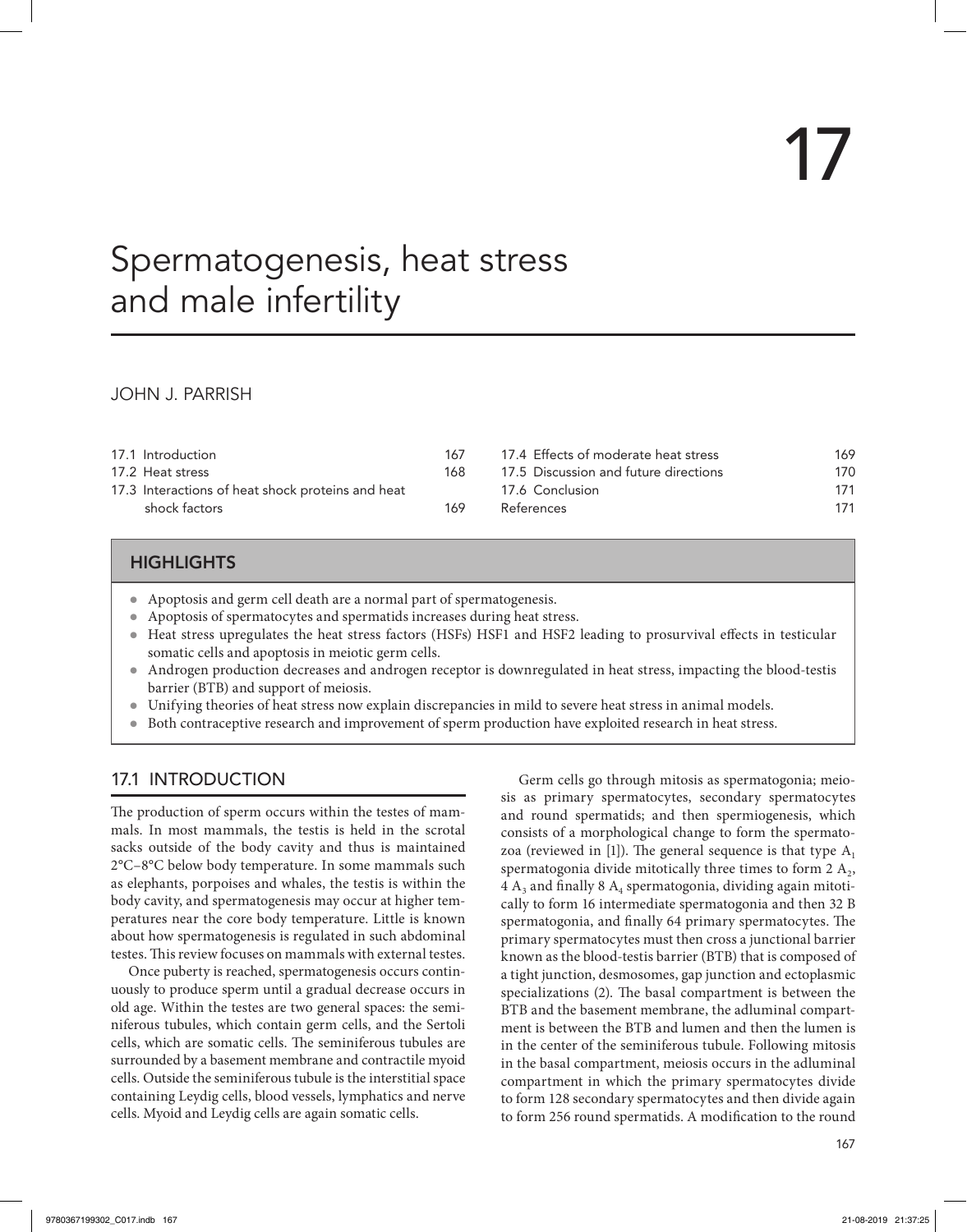spermatids occurs to transform them into spermatozoa with no further divisions in the process of spermiogenesis. The spermatozoa are then released into the lumen in spermiation. As a developing type A spermatogonia goes through these divisions producing the various daughter germ cells, it is associated with a single Sertoli cell that controls and coordinates the events of spermatogenesis. There is also a coordination along the length of seminiferous tubules consisting of waves and cycles that ensure a steady production of sperm. As a normal part of spermatogenesis, there is an overproduction of germ cells that if allowed to continue would disrupt the BTB and function of the seminiferous tubule. The processes of apoptosis and autophagy are thus normal events that limit the eventual number of spermatozoa produced (1,3–5). In porcine spermatogenesis, only 10%–30% of the potential spermatozoa are produced (1,6,7), while approximately 25% reach this point in rodent and human spermatogenesis (3).

Stressors are now known to exploit the decretory processes of apoptosis and autophagy during spermatogenesis (4). Many stressors disrupt thermoregulation of the testis, such as increased environmental temperatures, cryptorchidism, febrile disease, fever as a result of vaccination or obesity (4,8,9). In humans, this may also be as a result of lifestyle choices, but in livestock, it is human intervention from designs of housing, environmental controls or other management factors. The end result of these heat stressors is a decrease in the number and quality of sperm produced.

There have been many studies examining the molecular mechanisms of spermatogenesis (1–3,10,11). The goal has been to either understand the mechanisms that might be exploited for contraception or how to increase the number and quality of sperm produced. The former has focused on research related to rodent, nonhuman primate and even humans. The latter is work principally with livestock species such as porcine, bovine, ovine and even equine. The work with heat stress is converging on a unified theory of how apoptosis and other cell death pathways play a role in normal, pathological and environmental regulation of spermatogenesis.

### 17.2 HEAT STRESS

Studies in a variety of species come to the same conclusion about heat stress. First there is a decrease in the amount of sperm produced (1,4,10,12,13). This is associated with increased apoptosis of primary spermatocytes through round spermatids (14,15). Interestingly, even sperm that survive this apoptosis may have damaged DNA and are of lower fertility (16,17). Animal models have used increased environmental temperatures, mild local scrotal heating, experimental induced cryptorchidism or even short-term higher temperatures applied to the scrotum (1,18). Human exposure to testicular heat stress is usually via lifestyle choices, jobrelated conditions or pathological conditions (4). The intensity and/or duration of the heat exposure impact the severity of the response to spermatogenesis observed. For example,

scrotal insulation can produce a rise in testicular temperatures close to body temperature and is similar to experimental cryptorchidism. Scrotal insulation for 48 hours can produce an immediate effect on testicular histology, abnormal sperm produce 3–5 weeks later, but following the normal length of spermatogenesis there is complete recovery to pretreatment levels of germ cell differentiation and production of sperm (1,16,17). A common approach in rodents that has also been applied to some livestock species is a short-term increase for 30–120 minutes in scrotal temperatures to 41°C–43°C, well above body temperature (12,19,20). This is a more severe procedure with spermatogenesis often completely disrupted, although in some cases, recovery can occur with very short heat exposure (12). Increasing environmental temperatures into the range of 35°C–37°C for several hours a day followed by returning animals to normal conditions of 21°C–23°C can also produce similar changes but requires exposure for most of the length of spermatogenesis and a range from 3 to 6 weeks to achieve consistent results (18,21). Changing environmental temperatures were intended to mimic changes seen during warmer months of the year, but just measuring semen or testicular tissue response to animals under summer conditions produces variable results, as conditions do not remain constant and may or may not increase in a particular year (1).

Most of our detailed knowledge of heat stress mechanisms of damage in the testis comes from rodent models. While both testicular and epididymal germ cells are sensitive to heat stress, we focus on the testicular cells. Germ cells and, in particular, primary spermatocytes undergo apoptosis, and if they survive will often contain damaged DNA and poor fertility when ejaculated as spermatozoa (22–24). This is also true in the bull (16,17). Both intrinsic and extrinsic pathways of apoptosis occur in response to heat stress in primary spermatocytes and round spermatids (4), as well as disruption to the BTB, which then also impact survival of primary and secondary spermatocytes, and spermatids (12). The intrinsic mechanisms of apoptosis involve the mitochondria, heat shock factors and heat shock proteins, while the extrinsic effects are from Sertoli cells and involve secretion of Fas ligand (FasL) from Sertoli cells and binding to Fas receptors on germ cells that then activate the apoptotic process involving caspases (5). Both the extrinsic and intrinsic pathways also involve the p53 system that triggers proapoptotic events in the mitochondria and translocation to the nuclease and cell cycle stasis and death by binding and regulating DNA expression (5). Heat also results in the disruption of Sertoli cell–Sertoli cell junctional complexes of the BTB that are essential for meiosis to occur in the adluminal space (2,5,12).

While we now know much about the control of spermatogenesis by the BTB and Sertoli cells (2) and that heat induces a variety of molecular changes to the testes (4), the specific sequence of heat stress events remains unclear. Part of the problem is that there are heat effects on both somatic and germ cells. The impact on Sertoli cells to provide control and support of the BTB and the Leydig cells to produce testosterone that have an effect on Sertoli cells is critical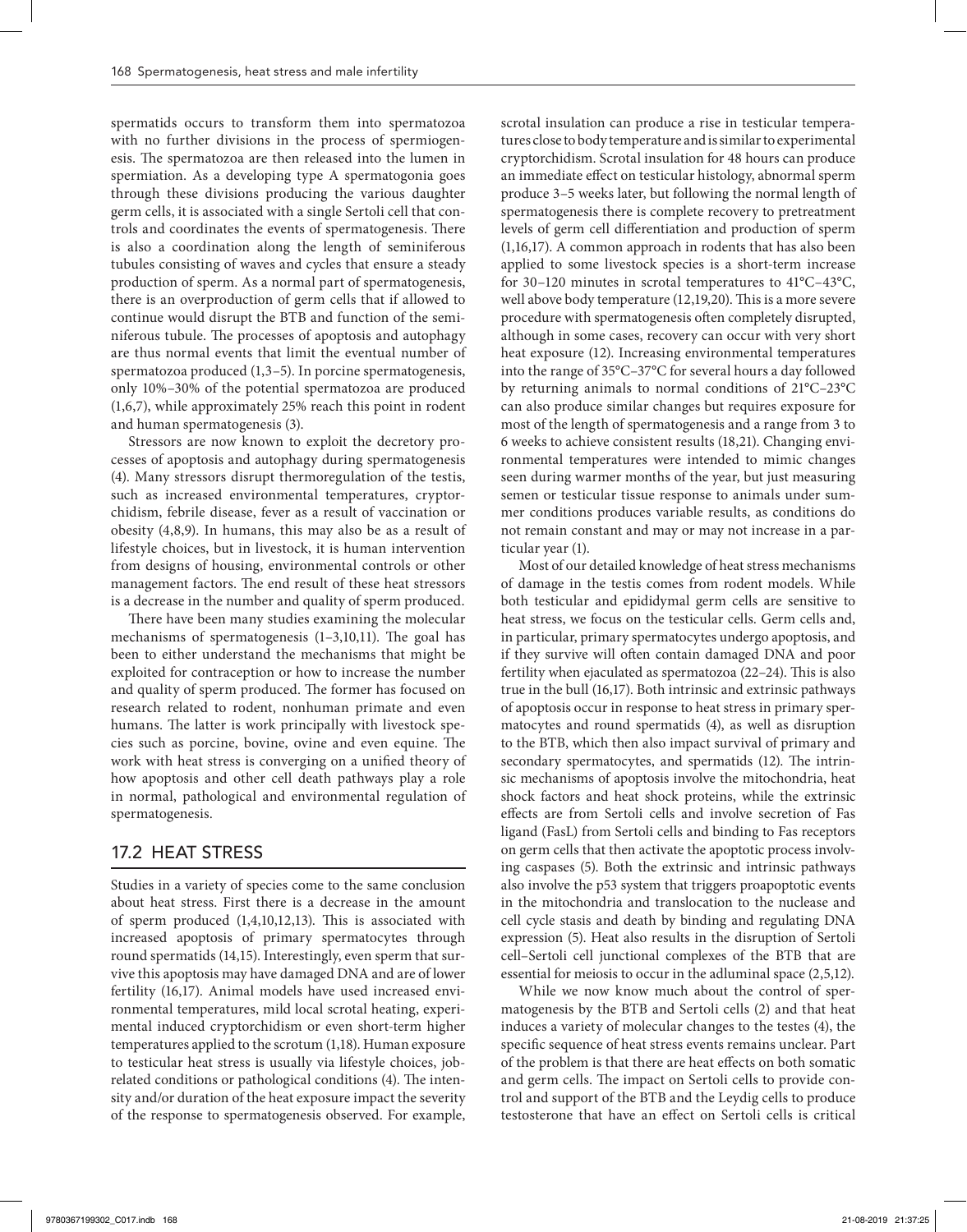(12,25,26). Another problem is that different models of inducing heat stress are used, for example, 30–120 minutes of 41°C–43°C (or lower) increases in temperature by periodic increases in environmental temperatures, experimental cryptorchid simulation or scrotal insulation.

Early studies found a decrease in testicular weight following heat stress that was associated with evidence of apoptosis upon histological evaluation using histochemical staining or terminal deoxynucleotidyl transferase-mediated dUDP nick-end labeling (14,15). The initial cells to be affected by heat stress were primary spermatocytes of the first meiotic division and then round spermatids (1). Both short-term and mild heat stress can experience recovery of germ cells, but if the heat stress is continued, then germ cells may not recover suggesting that possibly stem cell spermatogonia can be impacted (1,27).

#### 17.3 INTERACTIONS OF HEAT SHOCK PROTEINS AND HEAT SHOCK FACTORS

Germ cells like somatic cells use heat shock proteins (HSPs) to act as molecular chaperones under normal circumstances and are essential for normal spermatogenesis by ensuring correct assembly and transport of proteins (28). An example of such a HSP is HSP70, the most abundant HSP. Under heat stress, heat shock factors (HSFs), a series of transcription factors, are activated (11). The HSF1 has a dual role to first stabilize and protect somatic cells (heat-resistant cells) but then to trigger apoptosis in germ cells such as primary spermatocytes (heat-sensitive cells) (11). Rather than to preserve germ cells following heat stress, HSF1 appears to trigger germ cell removal, perhaps due to damaged DNA. Widlak and Vydra (11) suggest that this may be due to the overproduction of sperm, and it may be better to just destroy these cells rather than chance the possibility of damaged DNA interfering with fertilization, embryo or fetal development. Even with this removal, we have observed that some sperm produced after heat stress do indeed have damaged DNA and reduced ability to sustain embryo development after fertilization (16,17).

The role of HSFs is complex. In HSF1 knockout mice, among other defects, male mice produce 20% less sperm and more sperm with abnormal head morphology (29–31). In HSF2 knockout mice, there were much fewer sperm produced due to increased apoptosis of primary spermatocytes. However, double knockout mice were completely infertile due to lack of postmeiotic cells, suggesting synergistic roles of HSF1 and HSF2 (32). Other HSFs are expressed in the testis, but roles remain unclear in terms of spermatogenesis. Interestingly, HSF1 and HSF2 regulate expression of some genes that escape postmeiotic sex chromosome repression and allow expression of these genes in round spermatids and particularly in chromatin packaging changes during spermiogenesis (33). The HSF1/HSF2 complex and associated proteins are essential to normal spermatogenesis.

In somatic cells, activation of HSF1 leads to increased HSPs that protect cells, allowing them to survive heat stress.

In these somatic cells, the set point for activation of HSF1 is 41°C, but in the testis it is activated at 35°C–38°C (34). Surprisingly, somatic cells of the testes including Leydig and Sertoli cells have profiles of HSF1 activation similar to the general somatic cells of the organism (34). In contrast to somatic cells, germ cell activation of HSF1 does not lead to transcription of antiapoptotic pathway proteins (35–37) and often leads to downregulation of heat shock proteins (38) and upregulation of apoptosis (39,40).

Cells sense heat stress by the activation of a variety of cell signaling mechanisms that can include mitogen-activated protein kinases (MAPK), the extracellular signal-regulated kinase (ERK), c-Jun *N*-terminal kinase and p38, as well as protein kinases A, B and C, Rac1, and CaMKII (5,41). Many of these pathways are initiated by changes in lipids at the level of the plasma membrane (41). All of these signaling mechanisms can impact HSF1, but responses vary by temperature exposure. It is reasonable then to expect that responses to heat stress of cryptorchidism or mild heat stress (37°C–38°C) will be different than responses to acute heat stress at 41°C–43°C. This correlates well with the rapid testis response to 41°C–43°C in which the heat-sensing factors MAPK and p38 were shown to be activated within 6 hours of heat stress and then triggered a reduction in the components of the BTB, inhibiting further meiosis (12). Specific evidence of apoptosis has also been reported (24,42). Even earlier, 0.5–2 hours after heat stress, redistribution of apoptotic regulators is occurring (10,43,44). Recently, acute heat stress has also been shown to change the expression of a series of miRNA and protein acetylation, which have a variety of downstream effects (42,45). In contrast to acute heat stress, longer-term and lower temperatures of cryptorchidism, scrotal insulation or mild environmental temperatures produce a much slower response. Apoptosis increases over 2–4 days following mild heat exposure but uses similar pathways (1,18,21,46–48).

While HSF1 is stable following heat stress, HSF2 degrades rapidly, and its degradation increases with temperature (49) leading to fewer HSF1/HSF2 complexes at higher temperatures such as 41°C (19). As the complexes decrease, HSF1 is released to bind to regulatory components of DNA that promote apoptosis in spermatocytes (11). Thus, at 43°C, a rapid decrease in HSF2 leads to free HSF1 that triggers quick apoptosis responses.

In somatic cells, HSF1 again triggers cell survival, but in spermatocytes and spermatids, it causes proapoptotic events and initiates capase-3 dependent apoptosis (50). Thus, HSF1 has been proposed to be a gatekeeper, and its activation in germ cells triggers the removal of damaged cells rather than their repair or survival (4,11,36).

#### 17.4 EFFECTS OF MODERATE HEAT STRESS

Because moderate heat stress near body temperature (37°C–38°C) for multiple days to weeks occurs at a much slower pace than acute heat stress, more events may come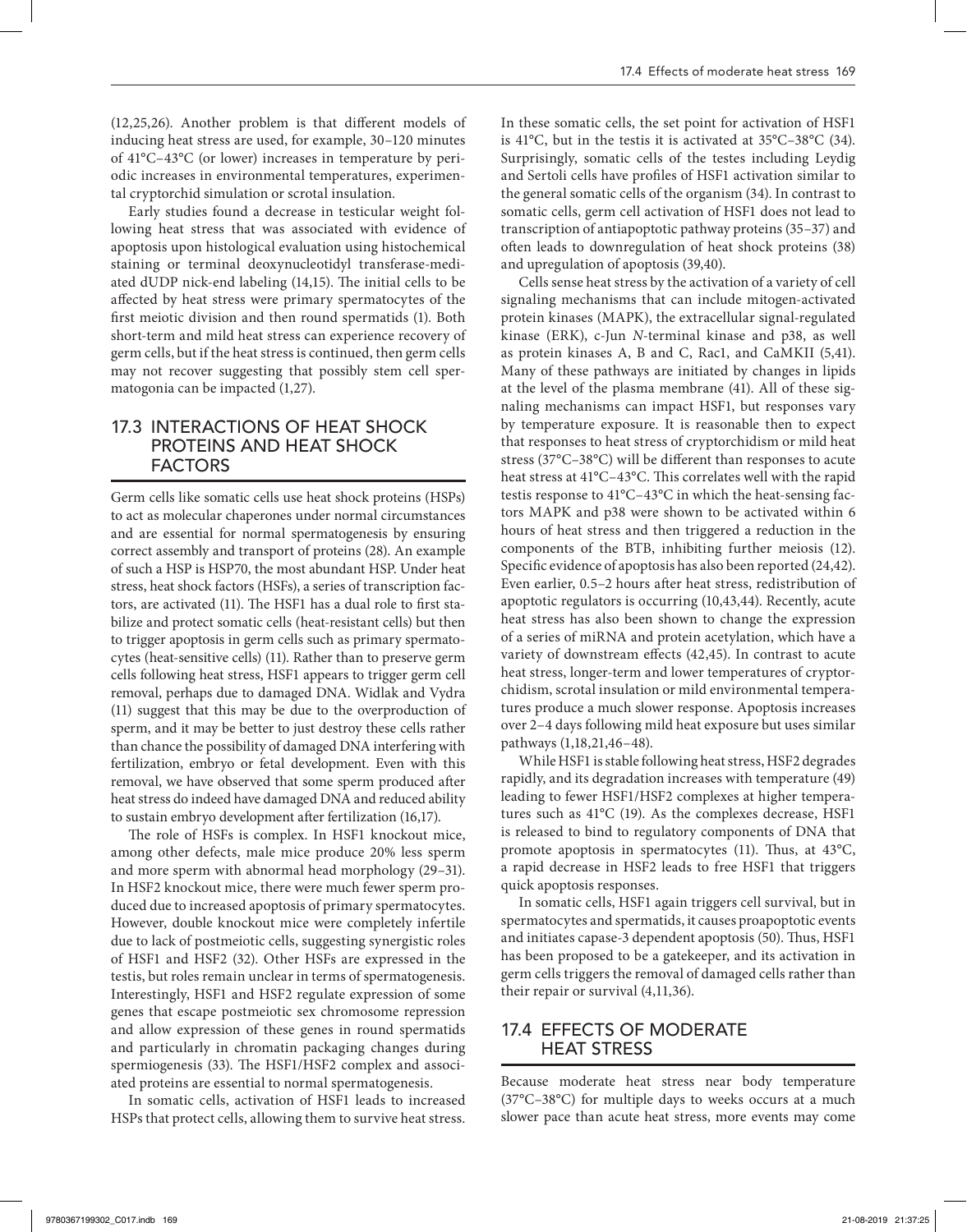into play to trigger DNA damage (51). It may be this slow response is more important to understand, as this is what would occur due to daily increases in environmental temperature changes or lifestyle results associated with obesity (4). For example, let's consider reactive oxygen species (ROS) generation. During heat stress, there is an increase in ROS production by the testis (52–54), and this can trigger apoptosis (55,56). While the testis has naturally occurring antioxidants to combat ROS, the effect of heat stress is predominately an increase in ROS (20,57) but has sometimes been associated with decreases in naturally occurring antioxidants (20). Mitigation of moderate heat stress has thus been attempted by increasing antioxidants in the testis (20,52) with often very good results due to blocking increases in ROS and downstream events of apoptosis. However, in addition to direct increases in ROS, there are also downstream events of DNA damage, or the DNA damage might be due to the activation of other pathways (5,20). If examining heat stress for mechanisms of potential contraception, there is no need to repair ROS damage. For livestock, we are interested in preventing heat stress damage to spermatogenesis and production of mature sperm. While treatment with antioxidants reduces impacts of heat stress and increases the speed of recovery (20), it is not clear this should be an approach used. Do we wish to save some sperm that already have damaged DNA and therefore reduced fertility? Antioxidants may be of greater benefit when used under normal environmental conditions to increase sperm production.

Moderate heat stress has also been shown to cause an increase in Leydig cell numbers and a decrease in testosterone (20). The role of testosterone in heat stress has been fraught with conflicting reports (26,58–60). The increase in Leydig cell numbers in heat stress may be due to the prosurvival activation of HSF1 as seen in other somatic cells (34). High heat exposure led to Leydig cell hyperplasia and decreased testosterone production due to effects on cyclins and the steroidogenic enzymes CYP17 and Star (26), which could be mediated by HSF1 activation. The exact mechanisms impacting Leydig cells under moderate heat stress remain unclear and require measurement of intratesticular testosterone to be sure. Heat stress also results in a decrease of the androgen receptor (AR) activation in Sertoli cells leading to disruption of the BTB (61). Part of the effect of heat stress on the AR of Sertoli cells is the upregulation of HSP70 likely via upregulation of HSF1 (18). The high amounts of HSP70 interact with AR and can inhibit testosterone binding. Surprisingly, supplementation of moderate heat stressed mice with antioxidants prevented Leydig cell hyperplasia, decreases in testosterone and other apoptotic changes to spermatocytes, suggesting a powerful role of ROS in this process (20). Despite the previous conflicting response of heat stress on testosterone production and circulating levels, we now conclude that heat stress does lead to decreased testosterone at least within the testis. Further, the effect of heat stress on the AR only enhances this effect leading to disruption of the Sertoli cell support of spermatogenesis. The end result of decreased testosterone support for

spermatogenesis is activation of apoptosis by some of the same mechanisms as activated by HSF1 in other aspects of heat stress (5).

During moderate heat stress such as scrotal insulation, although apoptosis occurs, not all the damaged sperm are removed. There are still motile sperm ejaculated that have damaged DNA and fail to support proper embryo development after fertilization (16,17). For example, ejaculated sperm following scrotal insulation express increased FasL, DNA damage via TUNEL assay, increased mitochondrial damage suggestive of increased ROS production and failure to support embryo development *in vitro* following *in vitro* fertilization; all in agreement with sperm DNA damage (16,17). A role of autophagy remains unclear (4). Further examination of such animal models and how sperm escape apoptotic removal could provide insight into why males differ in fertility even without sperm motility or morphological defects.

#### 17.5 DISCUSSION AND FUTURE DIRECTIONS

Spermatogenesis is clearly complex, and understanding the molecular mechanisms has been difficult due to the research goals of either development of contraceptives or improved sperm production. A unified idea of mechanisms is now coming to light by the utilization of heat stress models. Both HSF1 and HSF2 are needed for normal spermatogenesis, and in particular, for meiosis and nuclear changes associated with spermiogenesis. Upon heat stress, a variety of membrane-bound sensors upregulate cell signaling molecules that activate HSF1 and HSF2 leading to increased HSF1 activity in spermatocytes and early spermatids. Release of HSPs, in particular, HSP70 and its transcription, lead to germ cell apoptosis via intrinsic pathways. In Leydig and Sertoli cells, HSF1 activation initiates prosurvival pathways resulting in increased Leydig cell numbers but with decreases in testosterone production. In Sertoli cells, there is downregulation of AR likely due to upregulation of HSF1 and HSP70. The negative effects of decreased androgen response lead to disruption of the BTB and decreased support of meiosis by Sertoli cells. Sertoli cells also secrete FasL that triggers extrinsic apoptosis of germ cells.

Following the initial events of heat stress, one of the downstream consequences is the increase in ROS due either to increased production or to decreased antioxidants. The location is within spermatocytes and spermatids in the testis, which is different than what most andrologists are concerned with—production of ROS in ejaculated sperm. The increased ROS will lead to DNA damage and can be reduced by adding antioxidants, but the approach may be questionable since DNA damage can occur in apoptosis due to other pathways and events. Should we save sperm that perhaps still have DNA damage by other pathways? The production of ROS is just one of many pathways activated via heat stress to trigger apoptosis that should also be considered (4,5,11,42,45,51).

Understanding how HSF1 and HSF2 respond to temperatures in the testis has clarified both speed and downstream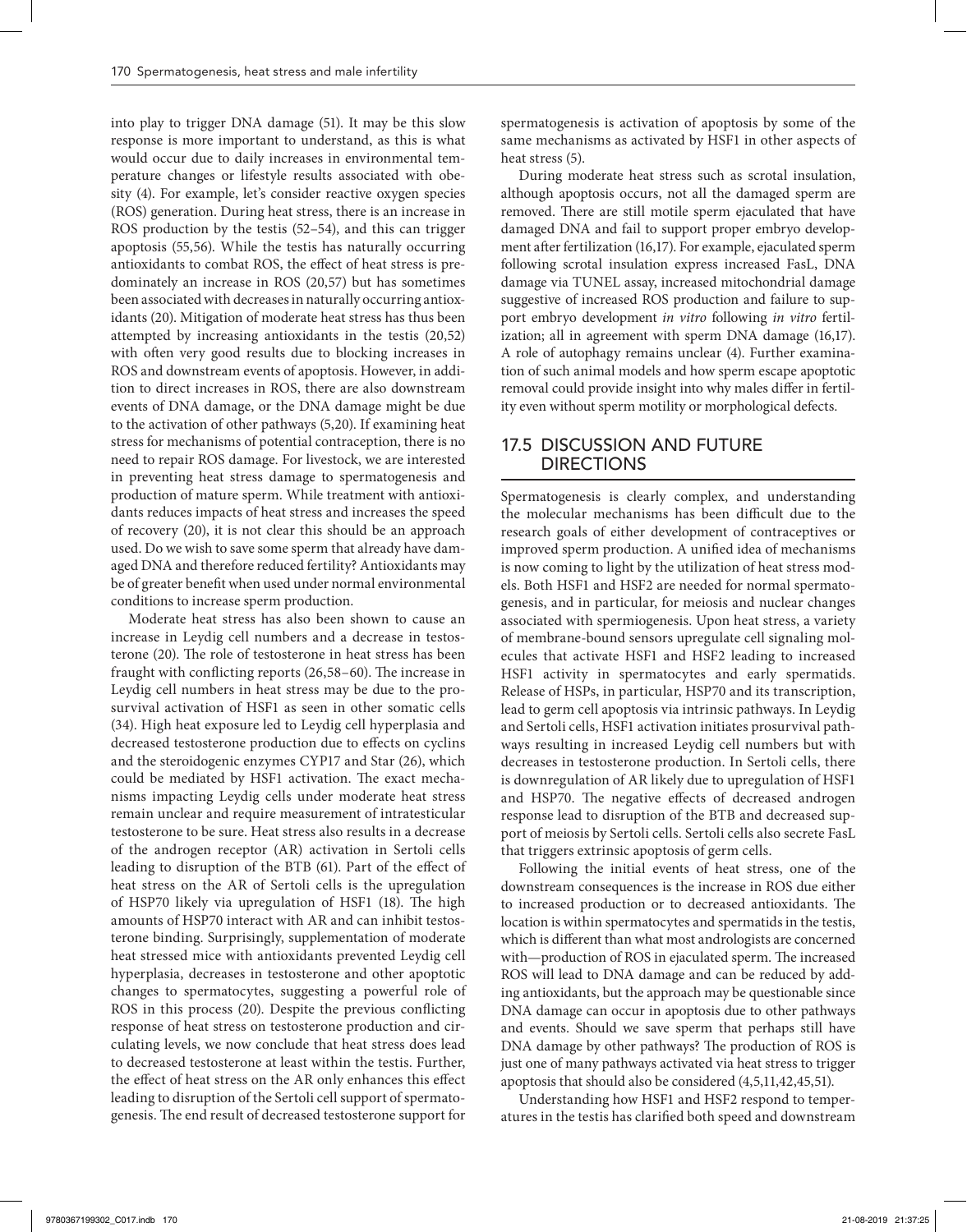events of different heat stress animal and cellular models. We still need to bring together researchers examining contraception action and maximizing germ cell production/ survival to understand how molecular models and events affect spermatogenesis.

## 17.6 CONCLUSION

Using heat stress animal models has led to a better understanding of the mechanism and events within spermatogenesis. A unified concept of how heat impacts the testis has also brought together divergent areas of research dealing with contraception and improvement in semen quality from rodents, nonhuman primates, primates and livestock species. Previous research has been hard to reconcile in the past, as the research has focused on various aspects of spermatogenesis. Now the total efforts can be used to address the various end goals of the different types of research.

#### REFERENCES

- 1. Parrish JJ, Willenburg KL, Gibbs KM, Yagoda KB, Krautkramer MM, Loether TM, Melo FCSA. Scrotal insulation and sperm production in the boar. *Mol Reprod Dev*. 2017;84:969–78.
- 2. Cheng CY, Mruk DD. The blood-testis barrier and its implications for male contraception. *Pharmacol Rev*. 2012;64:16–64.
- 3. Shukla KK, Mahdi AA, Rajender S. Apoptosis, spermatogenesis and male infertility. *Front Biosci (Elite Ed)* 2012;4:746–54.
- 4. Durairajanayagam D, Agarwal A, Ong C. Causes, effects and molecular mechanisms of testicular heat stress. *Reprod Biomed Online*. 2015;30:14–27.
- 5. Xu YR, Dong HS, Yang WX. Regulators in the apoptotic pathway during spermatogenesis: Killers or guards? *Gene*. 2016;582:97–111.
- 6. França LR, Avelar GF, Almeida FFL. Spermatogenesis and sperm transit through the epididymis in mammals with emphasis on pigs. *Theriogenology*. 2005;63:300–18.
- 7. Costa DS, Faria FJ, Fernandes CA, Silva JC, Auharek SA. Testis morphometry and kinetics of spermatogenesis in the feral pig (*Sus scrofa*). *Anim Reprod Sci*. 2013;142:63–70.
- 8. Agarwal A, Desai NR, Ruffoli R, Carpi A. Lifestyle and testicular dysfunction: A brief update. *Biomed Pharmacother*. 2008;62:550–3.
- 9. Skakkebaek NE, Rajpert-De Meyts E, Buck Louis GM, Toppari J, Andersson A-M, Eisenberg ML et al. Male reproductive disorders and fertility trends: Influences of environment and genetic susceptibility. *Physiol Rev* 2016;96:55–97.
- 10. Rockett JC, Mapp FL, Garges JB, Luft JC, Mori C, Dix DJ. Effects of hyperthermia on spermatogenesis, apoptosis, gene expression, and fertility in adult male mice. *Biol Reprod*. 2001;65:229–39.
- 11. Widlak W, Vydra N. The role of heat shock factors in mammalian spermatogenesis. *Adv Anat Embryol Cell Biol*. 2017;222:45–65.
- 12. Cai H, Ren Y, Li XX, Yang JL, Zhang CP, Chen M, Fan CH, Hu XQ, Gao HF, Liu YX. Scrotal heat stress causes a transient alteration in tight junctions and induction of TGF-β expression. *Inter J Androl*. 2011;344:352–62.
- 13. Rao M, Zhao X-L, Yang J, Hu S-F, Lei H, Xia W, Zhu C-H. Effect of transient scrotal hyperthermia on sperm parameters, seminal plasma biochemical markers, and oxidative stress in men. *Asian J Androl*. 2015;17:668–75.
- 14. Yin Y, Hawkins KL, DeWolf WC, Morgentaler A. Heat stress causes testicular germ cell apoptosis in adult mice. *J Androl*. 1997;18:159–65.
- 15. Lue YH, Lasley BL, Laughlin LS, Swerdloff RS, Hikim AP, Leung A, Overstreet JW, Wang C. Mild testicular hyperthermia induces profound transitional spermatogenic suppression through increased germ cell apoptosis in adult cynomolgus monkeys (*Macaca fascicularis*). *J Androl*. 2002;223:799–805.
- 16. Parrish J, Schindler J, Willenburg K, Enwall L, Kaya A. Quantitative sperm shape analysis: What can this tell us about male fertility. *24th Meeting of the National Association of Animal Breeders*, Columbia MO. 2012;74–80.
- 17. Parrish JJ, Ostermeier C, Schindler J, Willenburg K, Enwall L, Kaya A. Quantifying sperm nuclear shape with Fourier harmonic analysis and relationship to spermatogenesis and fertility. *Association for Applied Animal Andrology 2014 meeting*. 2014;30–49. In. International Veterinary Information Service. http:// www.ivis.org/proceedings/aaaa/2014/3.pdf
- 18. Shen H, Fan X, Zhang Z, Xi H, Ji R, Liu Y, Yue M, Li Q, He J. Effects of elevated ambient temperature and local testicular heating on the expressions of heat shock protein 70 and androgen receptor in boar testes. *Acta Histochem*. 2019; 121(3):297–302.
- 19. Korfanty J, Stokowy T, Widlak P, Gogler-Piglowska A, Handschuh L, Podkowiński J, Vydra N, Naumowicz A, Toma-Jonik A, Widlak W. Crosstalk between HSF1 and HSF2 during the heat shock response in mouse testes. *Int J Biochem Cell Biol*. 2014;57:76–83.
- 20. Badr G, Abdel-Tawab HS, Ramadan NK, Ahmed SF, Mahmoud MH. Protective effects of camel whey protein against scrotal heat-mediated damage and infertility in the mouse testis through YAP/Nrf2 and PPAR-gamma signaling pathways. *Mol Reprod Dev*. 2018;85:505–18.
- 21. Costa GMJ, Lacerda SMSN, Figueiredo AFA, Leal MC, Rezende-Neto JV, França LR. Higher environmental temperatures promote acceleration of spermatogenesis *in vivo* in mice (*Mus musculus*). *J Therm Biol*. 2018;77:14–23.
- 22. Perez-Crespo M, Pintado B, Gutierrez-Adan A. Scrotal heat stress effects on sperm viability, sperm DNA integrity, and the offspring sex ratio in mice. *Mol Reprod Dev*. 2008;75:40–7.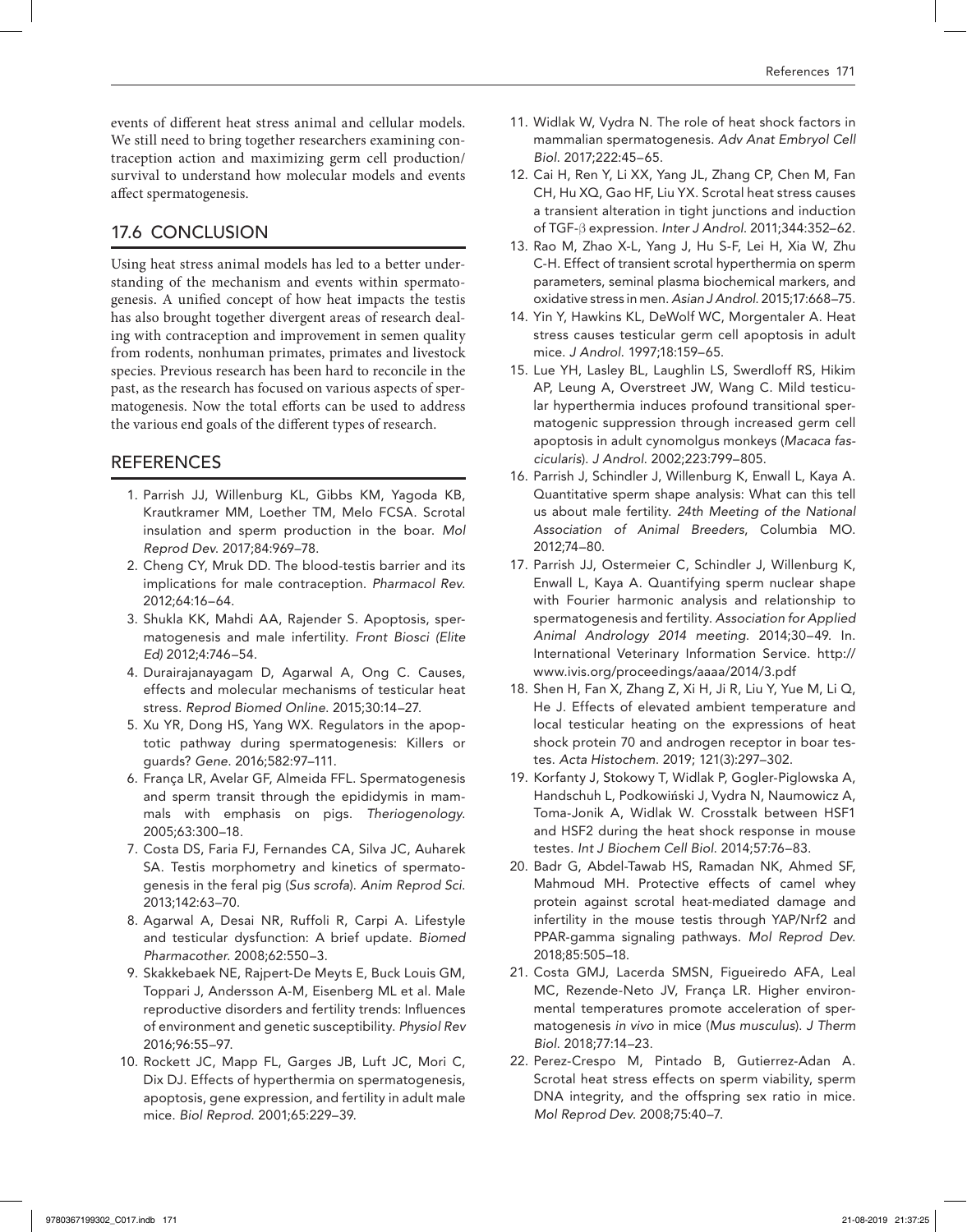- 23. Yaeram J, Setchell BP, Maddocks S. Effect of heat stress on the fertility of male mice *in vivo* and *in vitro*. *Reprod Fertil Dev*. 2006;18:647–53.
- 24. Kanter M, Aktas C, Erboga M. Heat stress decreases testicular germ cell proliferation and increases apoptosis in the short term: An immunohistochemical and ultrastructural study. *Toxicol Industrial Health*. 2013:29:99–113.
- 25. Kanter M, Aktas C. Effects of scrotal hyperthermia on Leydig cells in long-term: A histological, immunohistochemical and ultrastructural study in rats. *J Mol Histol*. 2009;40:123–30.
- 26. Li Z, Tian J, Cui G, Wang M, Yu D. Effects of local testicular heat treatment on Leydig cell hyperplasia and testosterone biosynthesis in rat testes. *Reprod Fertil Dev*. 2016;28:1424–32.
- 27. Gasinska A, Hill S. The effect of hyperthermia on the mouse testis. *Neoplasma*. 1990;37:357–66.
- 28. Legare C, Thabet M, Sullivan R. Expression of heat shock protein 70 in normal and cryptorchid human excurrent duct. *Mol Hum Reprod*. 2004;10:197–202.
- 29. Xiao X, Zuo X, Davis AA, McMillan DR, Curry BB, Richardson JA, Benjamin IJ. HSF1 is required for extra-embryonic development, postnatal growth and protection during inflammatory responses in mice. *EMBO J*. 1999;18:5943–52.
- 30. Salmand PA, Jungas T, Fernandez M, Conter A, Christians ES. Mouse heat shock factor 1 (HSF1) is involved in testicular response to genotoxic stress induced by doxorubicin. *Biol Reprod*. 2008;79:1092–101.
- 31. Abane R, Mezger V. Roles of heat shock factors in gametogenesis and development. *FEBS J*. 2010;277:4150–72.
- 32. Wang G, Ying Z, Jin X, Tu N, Zhang Y, Phillips M, Moskophidis D, Mivechi NF. Essential requirement for both hsf1 and hsf2 transcriptional activity in spermatogenesis and male fertility. *Genesis*. 2004;38:66–80.
- 33. Akerfelt M, Vihervaara A, Laiho A, Conter A, Christians ES, Sistonen L, Henriksson E. Heat shock transcription factor 1 localizes to sex chromatin during meiotic repression. *J Biol Chem*. 2010;285:34469–76.
- 34. Sarge KD. Male germ cell-specific alteration in temperature set point of the cellular stress response. *J Biol Chem*. 1995;270:18745–8.
- 35. Huang L, Mivechi NF, Moskophidis D. Insights into regulation and function of the major stress-induced hsp70 molecular chaperone *in vivo*: Analysis of mice with targeted gene disruption of the hsp70.1 or hsp70.3 gene. *Mol Cell Biol*. 2001;21:8575–91.
- 36. Izu H, Inouye S, Fujimoto M, Shiraishi K, Naito K, Nakai A. Heat shock transcription factor 1 is involved in quality-control mechanisms in male germ cells. *Biol Reprod*. 2004;70:18–24.
- 37. Kus-Liśkiewicz M, Polańska J, Korfanty J, Olbryt M, Vydra N, Toma A, Widłak W. Impact of heat shock transcription factor 1 on global gene expression

profiles in cells which induce either cytoprotective or pro-apoptotic response following hyperthermia. *BMC Genomics*. 2013;14:456–78.

- 38. Widlak W, Vydra N, Malusecka E, Dudaladava V, Winiarski B, Scieglińska D, Widlak P. Heat shock transcription factor 1 down-regulates spermatocyte-specific 70kDa heat shock protein expression prior to the induction of apoptosis in mouse testes. *Genes Cells Devoted Mol Cell Mech*. 2007a;12:487–99.
- 39. Widlak W, Winiarski B, Krawczyk A, Vydra N, Malusecka E, Krawczyk Z. Inducible 70kDa heat shock protein does not protect spermatogenic cells from damage induced by cryptorchidism. *Int J Androl*. 2007b;30:80–7.
- 40. Korfanty J, Stokowy T, Chadalski M, Toma-Jonik A, Vydra N, Widłak P, Wojtaś B, Gielniewski B, Widlak W. SPEN protein expression and interactions with chromatin in mouse testicular cells. *Reproduction*. 2018;156:195–206.
- 41. Balogh G, Péter M, Glatz A, Gombos I, Török Z, Horváth I, Harwood JL, Vígh L. Key role of lipids in heat stress management. *FEBS Lett*. 2013;587:1970–80.
- 42. Rao M, Zeng Z, Tang L, Cheng G, Xia W, Zhu C. Next-generation sequencing-based microRNA profiling of mice testis subjected to transient heat stress. *Oncotarget. Dec* 2017;8:111672–82.
- 43. Yamamoto CM, Sinha Hikim AP, Huynh PN, Shapiro B, Lue Y, Salameh WA, Wang C, Swerdloff RS. Redistribution of Bax is an early step in an apoptotic pathway leading to germ cell death in rats, triggered by mild testicular hyperthermia. *Biol Reprod*. 2000;63:1683–90.
- 44. Hikim APS, Lue Y, Yamamoto CM, Vera Y, Rodriguez S, Yen PH, Soeng K, Wang C, Swerdloff RS. Key apoptotic pathways for heat-induced programmed germ cell death in the testis. *Endocrinology*. 2003;144:3167–75.
- 45. Xie C, Shen H, Zhang H, Yan J, Liu Y, Yao F, Wang X, Cheng Z, Tang TS, Guo C. Quantitative proteomics analysis reveals alterations of lysine acetylation in mouse testis in response to heat shock and X-ray exposure. *Biochim Biophys Acta Proteins Proteom*. 2018;1866:464–72.
- 46. Barqawi A, Trummer H, Meacham R. Effect of prolonged cryptorchidism on germ cell apoptosis and testicular sperm count. *Asian J Androl*. 2004;6:47–51.
- 47. Chaki SP, Misro MM, Ghosh D, Gautam DK, Srinivas M. Apoptosis and cell removal in the cryptorchid rat testis. *Apoptosis Int J Program Cell Death*. 2005;10:395–405.
- 48. Tao S-X, Guo J, Zhang X-S, Li Y-C, Hu Z-Y, Han C-S, Liu Y-X. Germ cell apoptosis induced by experimental cryptorchidism is mediated by multiple molecular pathways in *Cynomolgus* Macaque. *Front Biosci J Virtual Library*. 2006;11:1077–89.
- 49. Ahlskog JK, Björk JK, Elsing AN, Aspelin C, Kallio M, Roos-Mattjus P, Sistonen L. Anaphase-promoting complex/cyclosome participates in the acute response to protein-damaging stress. *Mol Cell Biol*. 2010;30:5608–20.